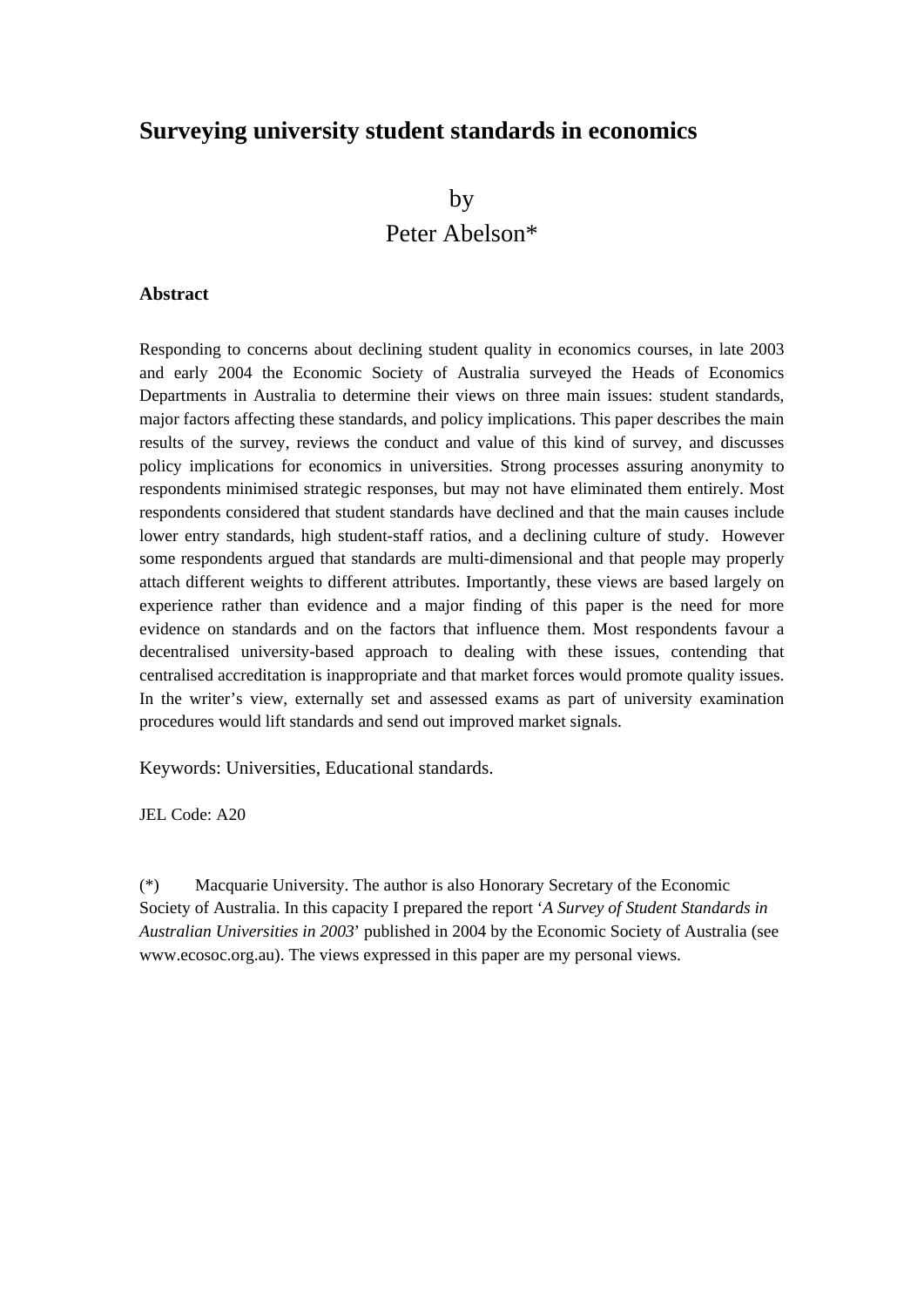### **1 Introduction**

 $\overline{a}$ 

Over the last decade, following for example Abelson (1996) and Lewis and Norris (1997), the economics profession has been exercised considerably with declining enrolments in economic majors, the causes and consequences. Nearly all analyses, including these two papers, have pointed to competition by other commerce-based subjects, most notably business studies, as the major cause of declining numbers in economics majors (for example see also Bloch and Strombeck, 2002). Two major consequences of the expansion in related commercial subjects have been a large increase in students in economics service courses and a perceived lowering of standards (Alauddin and Tisdell, 2000; Millmow, 2002).

The economics profession has been divided as to how best to deal with these changes, in particular divided about a teaching strategy. The traditional approach, embodied in a major survey of professorial opinion described in Anderson and Bland (1992), was that economics departments should provide a 'rigorous classical economics education to students'. Opinion has shifted a little since then and there is a more widespread view that this approach needs to be softened with a more utilitarian strategy and more real-world applications (Bloch and Strombeck, 2002; Guest and Duhs, 2002). On the other hand some economists, such as Millmow (2002), argue more radically that greater application of heterodox economics would retain the rigorous approach of traditional economics and be more accessible and realistic while avoiding the typical dumbing down of economics in business study courses.

The central topic of this paper is closely related to these issues: it is the question of student standards in economics. Drawing on the survey by the Economic Society of Australia (2004), the paper is concerned with trends in student standards in economics, their causes, and possible policy responses. But the paper goes beyond the findings of the survey to discuss the strengths and weaknesses of such surveys in estimating student standards. And it goes beyond the standard discussion of teaching strategies to discuss a wider range of policy options for student standards.

In the last 15 years, there has been an extraordinary increase in the total number of students in Australian universities. Between 1990 and 2003, the number nearly doubled from 485,000 to 930,000. Between 2000 and 2003, the number rose by some 30 per cent from 695,000 to 930,000. Nearly 200,000 of the current students are from overseas. On the other hand, total effective full time staff increased by little over 10 per cent between 1995 and 2003 (from 80,754 to 89,370). University wide, the student-staff ratio rose from 15.3 in 1995 to 21.4 in  $2003.<sup>1</sup>$  $2003.<sup>1</sup>$  $2003.<sup>1</sup>$ 

In these circumstances it would seem inevitable that average standards would fall. It is true that average standards could fall and that all students could be as well or better educated than without the increase in enrolments. Thus universities could still be adding value generally. However, there is widespread concern within and without universities that the expansion in university enrolments has been at the expense of a *general* decline in the quality in university education. In 2001, after a lengthy inquiry and numerous submissions, a Senate Committee

<span id="page-1-0"></span> $1$  These introductory data can be found on website: www.dest.gov.au. The effective full-time staff figures include general and academic staff and part-time and casual staff.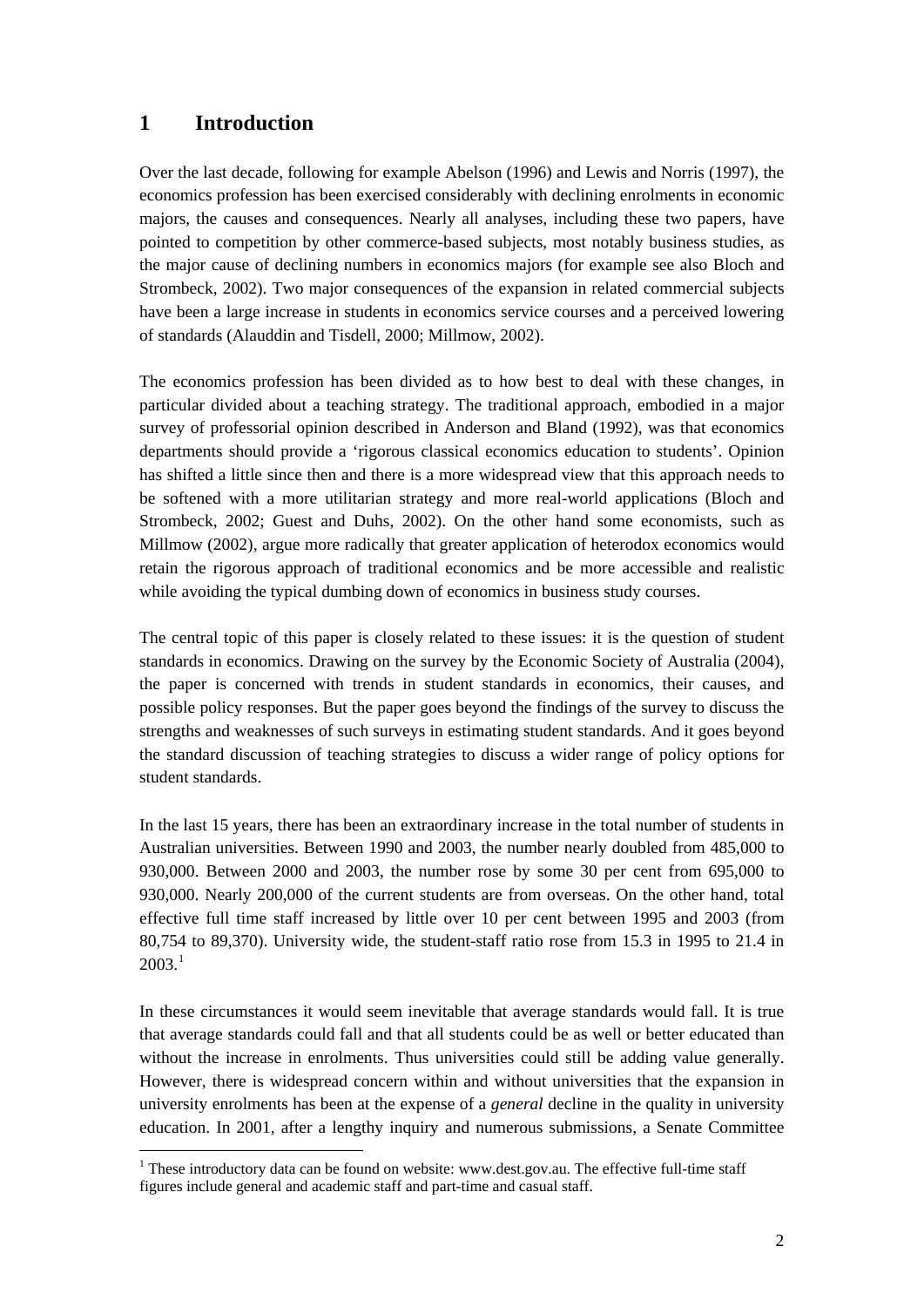found 'strong evidence to demonstrate that many subject disciplines in many universities had experienced declining standards in recent years'.<sup>[2](#page-2-0)</sup> Many other countries have had similar experiences.

Commerce faculties are often under special pressure because they are attractive to students and they may generate surpluses to support other parts of universities. Within economics departments, as noted above, there is concern that standards may have fallen in order to maintain enrolments or to match apparently easier and less rigorous subjects. Notwithstanding this, some economics departments believe that they have been able to maintain and even to raise student standards despite these pressures.

With this background, in September 2003 the Central Council of the Economic Society of Australia (ESA) resolved to conduct a survey into student standards in economics courses in universities. The survey had three main aims. These were to determine:

- the standards of work achieved by students of economics in Australian universities;
- the main factors that influence these standards; and
- policies for maintaining or improving standards in economics.

The Society sent a questionnaire to Heads of Economics Departments at the 29 Australian universities which run economics courses, most of which also provide economics degrees. Twenty-one heads of departments or their representatives responded.<sup>[3](#page-2-1)</sup> The 21 responding departments included 6 of the 8 major metropolitan universities<sup>[4](#page-2-2)</sup>, 10 responses from other metropolitan universities, and 5 responses from non-metropolitan universities. This may be considered a representative cross-section of Australian universities. In July 2004, the Society published its report on the survey (ESA, 2004).

In sections II and III below, I outline the nature of this survey of student standards and describe the main results. Section IV discusses issues in preparing and conducting this kind of survey including the reliability of the results. Section V discusses the major policy issues relating to student standards identified in the survey. There is a brief concluding section.

### **2 Design of Survey of Student Standards**

In developing the survey, ESA recognised that the university economics market comprises several sub-markets, which may be subject to different influences. First year undergraduate students often include large numbers doing economics courses as part of other degrees. On the other hand, most students in third year economics courses intend to graduate with an economics qualification. Students studying for Honours, Masters and Ph.D qualifications are likewise seeking an economics qualification but may exhibit different standards (relative to

 $\overline{a}$ 

<span id="page-2-0"></span><sup>&</sup>lt;sup>2</sup> See especially Chapter 5, 'Quality and Diversity in Teaching'.

<span id="page-2-1"></span> $3$  The Society received separate responses from two large campuses in one university, which were treated as two responses in the analysis.

<span id="page-2-2"></span><sup>&</sup>lt;sup>4</sup> The self-titled group of eight are Adelaide University, Australian National University, Melbourne University, Monash University, Sydney University, University of New South Wales, University of Queensland, and University of Western Australia.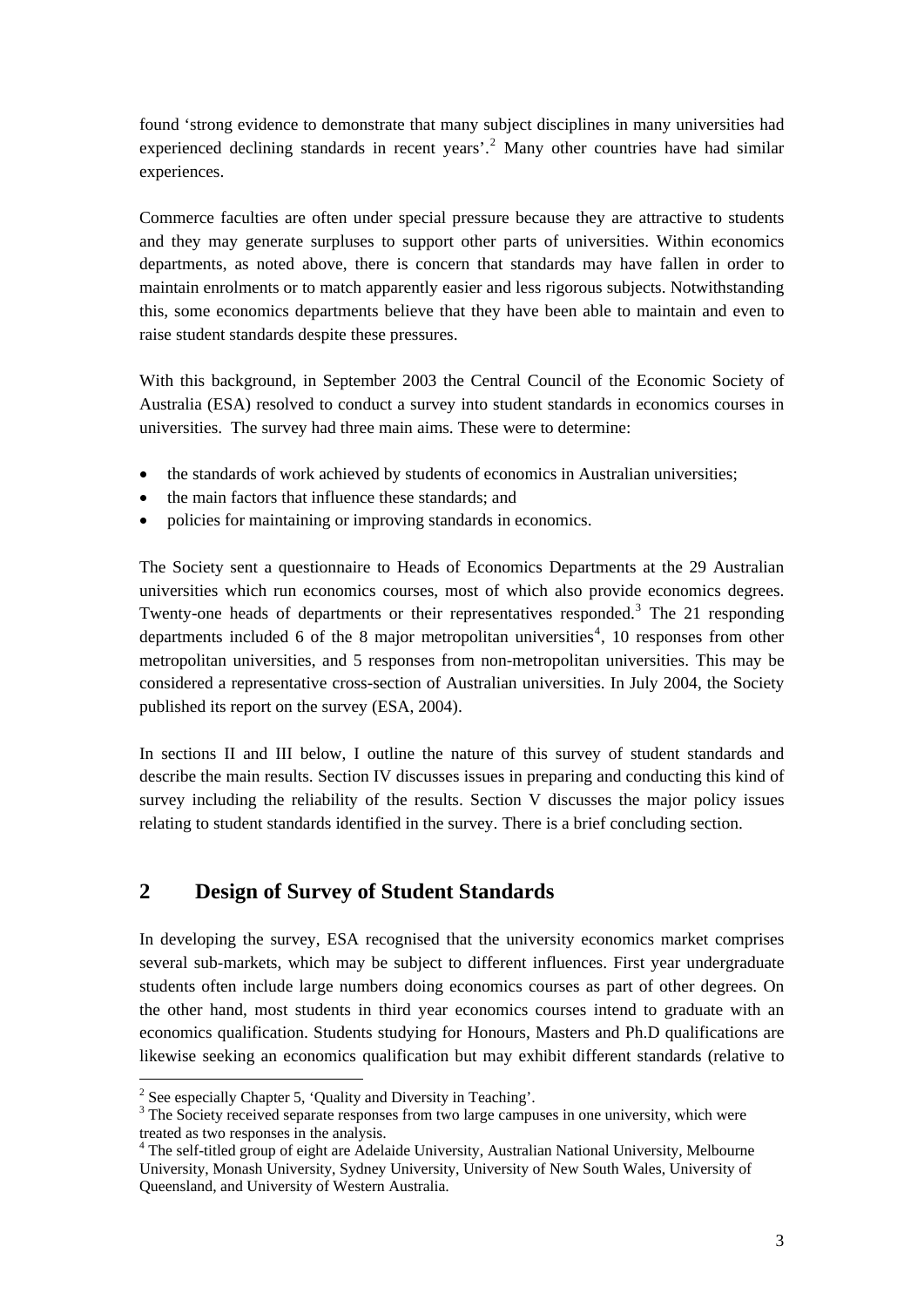what might be thought appropriate) and be subject to difference constraints. Accordingly, the Society designed the survey to elicit answers about student standards for each main submarket. The survey focused on first and third year undergraduate students and masters by coursework students. It also provided an opportunity for respondents to provide information on Honours and Ph.D students.

The survey questionnaire along with the survey report can be found on the ESA website ([www.ecosoc.org.au\)](http://www.ecosoc.org.au/). The main features of the survey are briefly summarized below. In order to provide perspectives on the nature and size of these sub-markets, Section A of the survey sought information on the numbers of students taking economics courses in various undergraduate years and in postgraduate courses, the proportion of international students in each year, and student-staff ratios.

Section B addressed the standards of work achieved by first and third year undergraduates and masters by coursework students. To assess standards, respondents were asked to use the following guidelines.

- Very good a high distinction or distinction standard of work, 75 plus out of a 100
- Good a credit standard of work,  $65-74$  out of a 100
- Satisfactory work that is worth 50-64 out of a 100
- Poor work that is worth 40-49 out of a 100
- Very poor work generally below 40 out of 100

Respondents were asked to judge the percentage of students in each of these five categories and whether standards had changed over the last 10 years. They were also asked whether their answers were based on general experience or specific evidence.

Section C seeks to determine the major factors that influence the standards achieved by the various categories of students. The questionnaire seeks responses on eight or nine potential factors in each case (for example entry standards, linguistic ability, faculty resources and so on) and provides respondents with the opportunity to describe other factors that might affect standards. The questionnaire also asks respondents if departments have adopted special strategies to achieve desired standards.

Section D seeks views on policies for the maintenance or improvement of standards at the various student levels. The questionnaire provides some ten possible policies for each student group (including various accreditation and review procedures) and provides respondents with the opportunity to describe other policies.

Section E asks respondents for comments on standards of work achieved, determining factors, and possible strategies for Honours and Ph.D students.

Throughout the survey, respondents were invited to provide additional comments either to clarify their quantitative answers or to provide additional qualitative material that was not explicitly asked for in the questions. These additional comments added considerably to the richness of the responses (see Economic Society of Australia, 2004).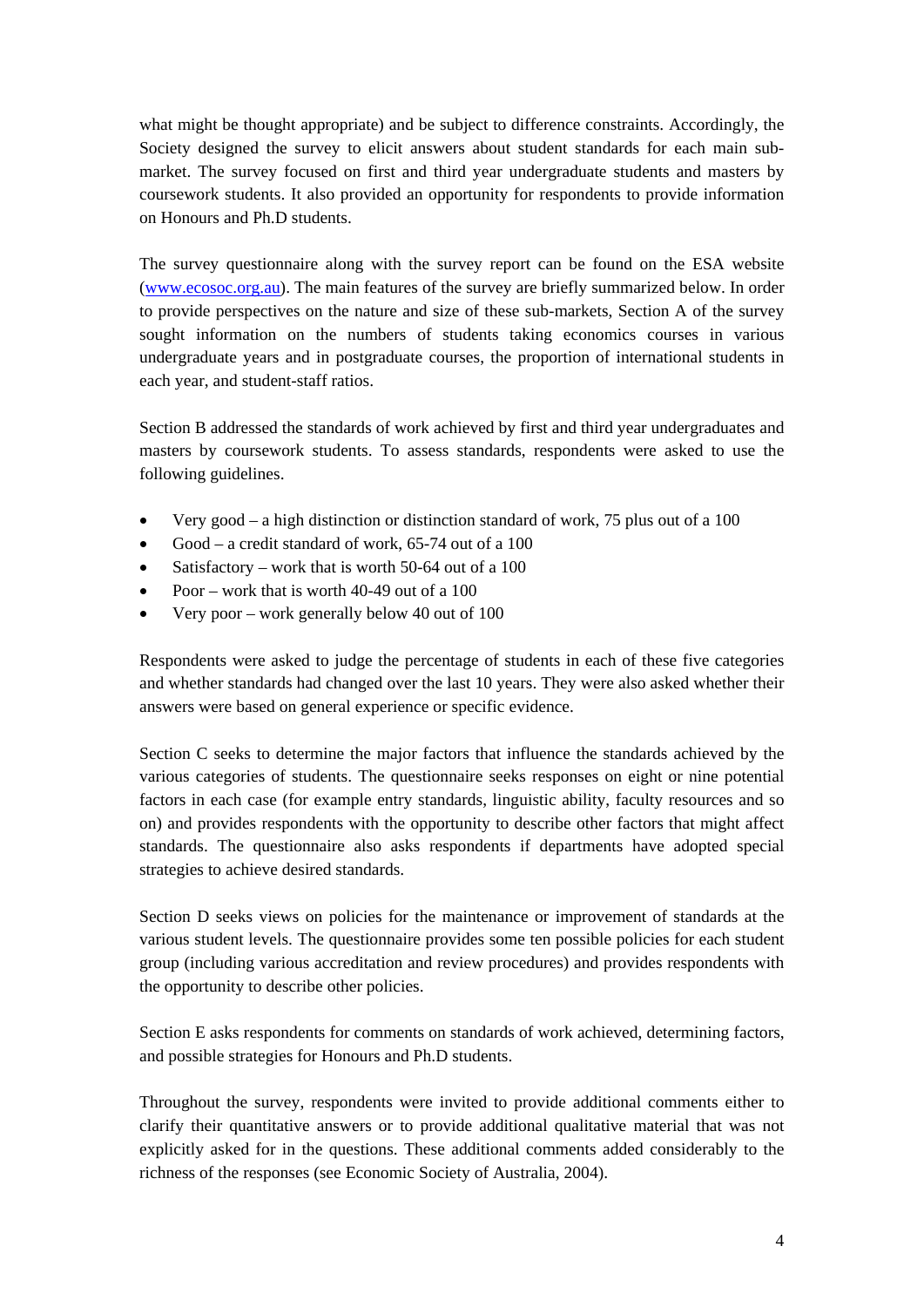A critical feature of the survey was the pledge of confidentiality. The Society told respondents that only the President, Secretary and Administrator of Central Council and three independent university professors, who would review the draft report for accuracy and quality, would view the responses. In addition, the draft report was circulated before publication to all respondents to ensure that none were misquoted and that no individuals or institutions were identified in the report. Respondents were told that the final report would be a public document.

# **3 Summary of Results of Survey**

### **Economic students and staff numbers**

Most economics departments have over 1000 first year undergraduate students and nearly all have over 500 students. In third year, there are usually fewer than 500 economics students and the median number is between 100 and 199 students.

International students typically constitute over 30 per cent of all students in all levels of economics studies, except in Honours degrees. The proportion of international students tends to be highest in first year undergraduate studies and in Ph.D studies.

Of the 17 respondents reporting student-staff ratios, all but one reported an EFTS – staff ratio in excess of 20 and *nine respondents reported an EFTS – staff ratio over 30*. Even allowing for increased employment of casual staff, these student-staff ratios are high historically. They are also very high compared with those in most other faculties in universities—as we have seen the university-wide average in 2003 was 21.3.

### **Student standards**

 $\overline{a}$ 

Respondents reported a broad distribution of standards, especially among first year students. Seventeen of the 20 respondents to this issue reported that 30 per cent or more of their first year students are good or very good (defined in the survey as credit grade students or higher). On the other hand, *eleven departments reported that 30 per cent or more of their first year students are poor or very poor* (defined as students likely to fail their courses). A further five departments reported that between 20 and 29 per cent of students were in the poor or very poor categories.

For third year students, the respondents reported a similar proportion of good or very good students but slightly fewer poor or very poor students. Assessments of students undertaking masters by coursework were more mixed, with respondents reporting a variety of experiences.<sup>[5](#page-4-0)</sup>

<span id="page-4-0"></span> $<sup>5</sup>$  The sample here is small. The Senate Committee report (2001, p.150) quoted claims that course work</sup> masters programs at the University of Queensland are little more than rehashed third and fourth year bachelor degrees. I am familiar with such courses. It is difficult to run advanced masters coursework degrees when entry does not require prior qualifications in that subject, as following the MBA example, is often the case in commerce departments.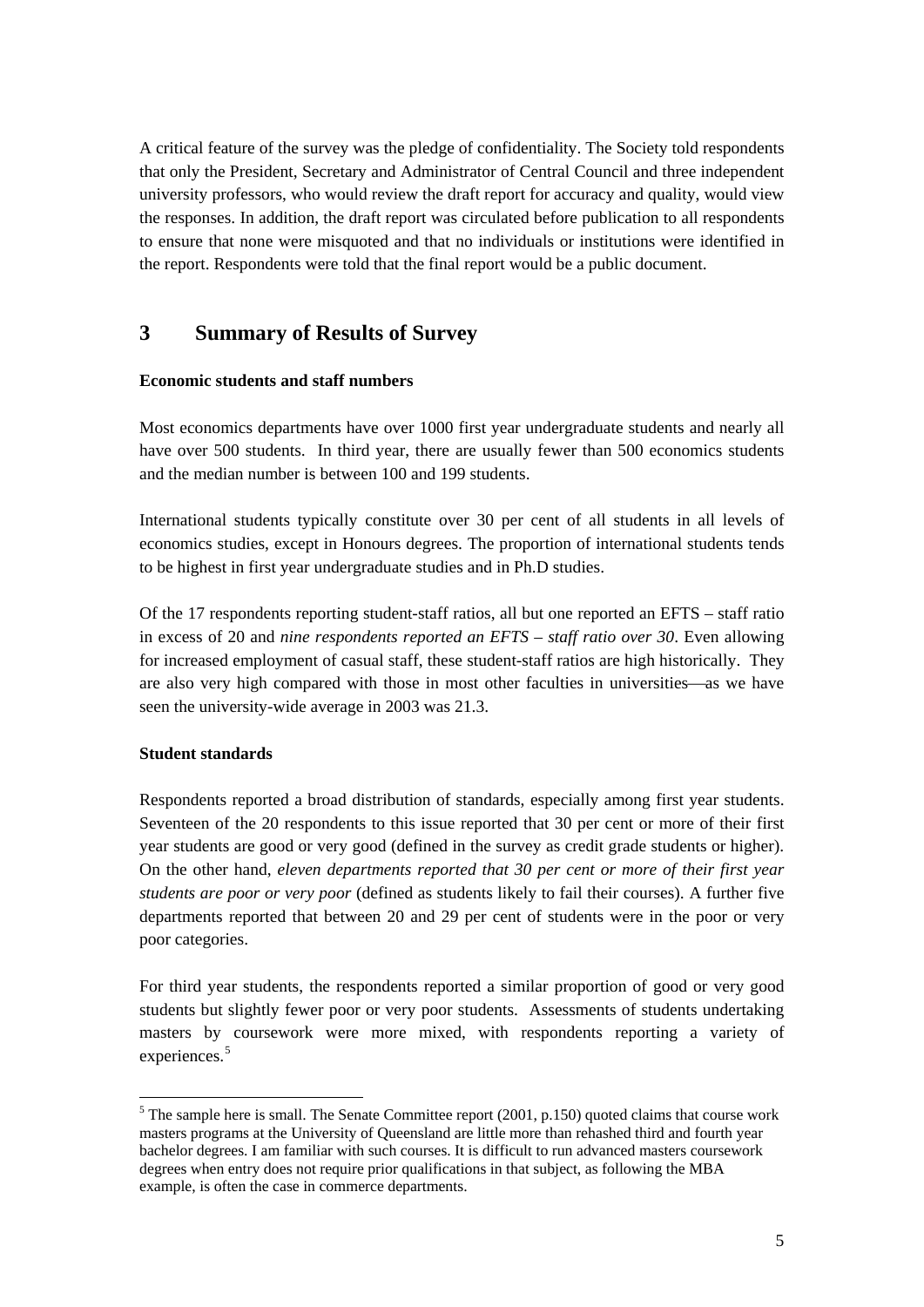Table 1 provides some summary statistics. The numbers in this table are the means of the estimates provided by all respondents, not weighted for numbers of students in the departments.

|                 | -                 |            |                             |
|-----------------|-------------------|------------|-----------------------------|
| <b>Standard</b> | <b>First year</b> | Third year | <b>Masters (coursework)</b> |
| Very good       | 12.7              | 17.7       | 22.9                        |
| Good            | 22.1              | 30.4       | 24.5                        |
| Satisfactory    | 37.9              | 35.0       | 33.0                        |
| Poor            | 15.0              | 9.5        | 10.9                        |
| Very poor       | 12.2              | 4.8        | 8.7                         |
| Total           | 100.0             | 100.0      | 100.0                       |

**Table 1 Estimated mean percentages of students in each standard in 2003 (% of students)** 

Source: Economic Society of Australia (2004).

Overall, the responses suggest that standards in undergraduate courses have fallen over the last ten years (see Table 2). Respondents for thirteen departments consider that standards in first year courses have fallen compared with respondents for only three departments who considered standards have risen. Eight respondents consider that standards in third year courses have fallen, whereas only four respondents judged that they have risen.

| Table 2                             | Changes in Student Standards over last 10 years (1994-2003) |          |          |          |               |           |  |  |
|-------------------------------------|-------------------------------------------------------------|----------|----------|----------|---------------|-----------|--|--|
| <b>Changes in student standards</b> |                                                             |          |          |          |               |           |  |  |
| Sub-market                          | Risen                                                       | Risen    | Stayed   | Fallen   | Fallen        | Total     |  |  |
|                                     | significantly                                               | a little | constant | a little | significantly | responses |  |  |
| First year                          |                                                             |          |          | 10       |               | 20        |  |  |
| Third year                          |                                                             |          | 6        | 8        | $\theta$      | 19        |  |  |
| <b>Masters</b>                      |                                                             | 4        |          |          |               | 8         |  |  |

Source: Economic Society of Australia (2004).

 $\overline{a}$ 

On the other hand, out of eight respondents about masters' coursework courses, four judged that standards have risen compared with two who judged they have fallen. It should be noted also that most respondents considered that standards of Honours and Ph.D students have been maintained. Departments are keen to protect their reputation for these students and staff and students are well motivated in these courses.

Importantly, respondents were asked to state whether their assessments were based on experience or evidence. As shown in Table 3, most judgments were based on experience.<sup>[6](#page-5-0)</sup> Where evidence was cited, it related mostly to an assessment of results over time. However, this raises questions about the consistency of grades over time. In many cases grades are determined endogenously, with predetermined proportions of the students being awarded various grades. Few respondents cited other evidence. The issue of evidence is quite crucial to the debate on standards. There is surely a very strong case for more specific research into student standards, a point to which I return with some examples below.

<span id="page-5-0"></span><sup>&</sup>lt;sup>6</sup> In most cases, the judgements were based on many years of experience.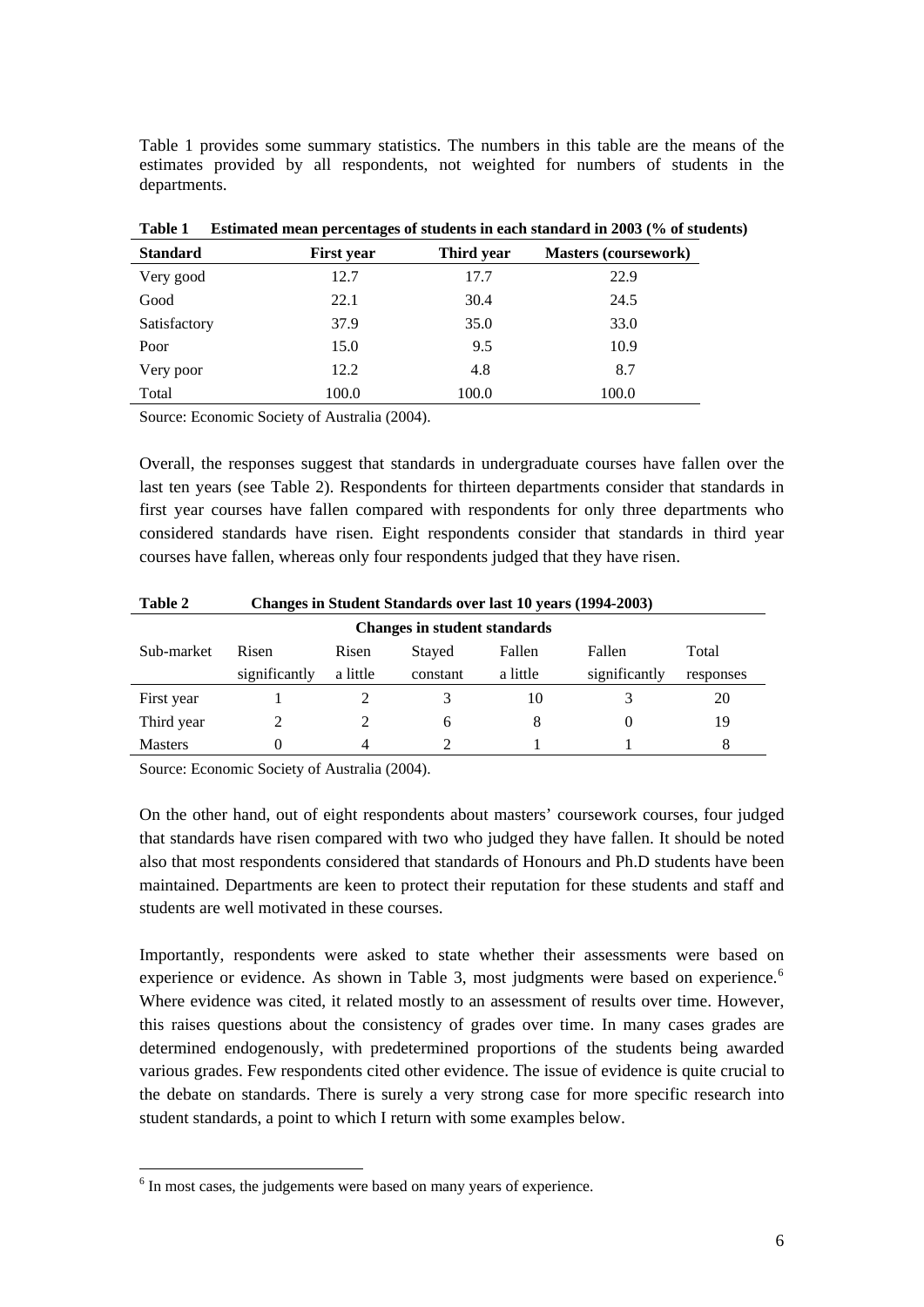| Table 3    | Judgments based on experience or evidence |          |                       |    |  |  |  |
|------------|-------------------------------------------|----------|-----------------------|----|--|--|--|
| Sub-market |                                           | Total    |                       |    |  |  |  |
|            | Experience                                | Evidence | Experience / evidence |    |  |  |  |
| First year | 13                                        |          |                       | 19 |  |  |  |
| Third year | 14                                        |          |                       | 19 |  |  |  |
| Masters    | n                                         |          |                       |    |  |  |  |

Source: Economic Society of Australia (2004).

#### **Factors determining student standards**

Table 4 shows the numbers of respondents citing factors affecting standards of economics students. Most concerns were expressed about first year students. In this category, out of 20 respondents, 15 considered that high student-staff ratios were important or very important, 14 rated poor English of international students as important or very important, and 13 considered that competition with other subjects had an important or very important impact on (lowering) standards. Qualitative responses indicated particular concerns about the way that business studies have resulted on lower standards.

Other factors that are assessed to contribute to lower standards in first year (where applicable) are low entry standards of international and local students and low student work hours. Many survey responses highlighted declining levels of student application as a major concern and an important determinant of standards.

Similar factors are rated important for third year undergraduate students. Here, poor English standards of international students, low student work hours, high student-staff ratios and competition with other subjects are commonly cited as important or very important factors in standards.

Views on standards of masters' coursework students were more mixed and there were fewer responses. The responses indicate some concern about entry standards and English standards. But given the small number of responses, generalisations are not appropriate.

#### **Policy options and practices**

A theme of the responses is that each institution needs to do the things that best reflect the backgrounds and objectives of their particular students. Some respondents expressed the view that market signals would promote appropriate standards. Although there was some support for external reviews of programs, there was little support for external accreditation or exams.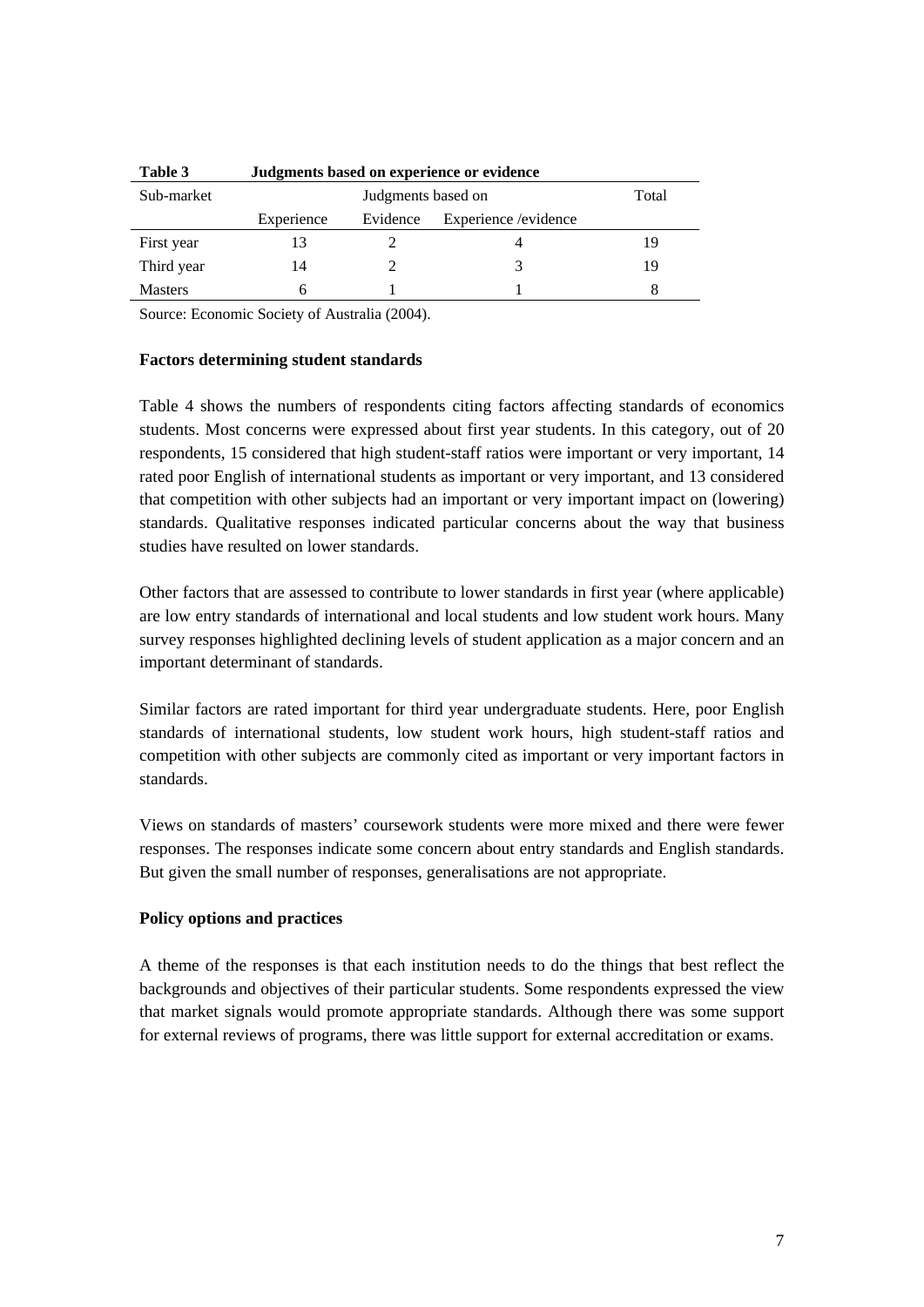|                                        | Very           | Impor          | Minor          | <b>Not</b>     | <b>Not</b>       |       |
|----------------------------------------|----------------|----------------|----------------|----------------|------------------|-------|
| <b>First year students</b>             | Important      | -tant          | importance     | important      | applicable       | Total |
| Low entry standards local students     | 5              | $\overline{4}$ | 3              | $\overline{4}$ | 3                | 19    |
| Low entry standards int. students      | 6              | 3              | 7              | 1              | 3                | 20    |
| Poor English of international students | 8              | 6              | 5              | 0              | 1                | 20    |
| University standards on failure rates  | 1              | $\overline{2}$ | 6              | 9              | 1                | 19    |
| University cross subsidies             | 2              | 3              | 4              | 6              | 5                | 20    |
| Low student work hours                 | 5              | 3              | 3              | 5              | 3                | 19    |
| High student-staff ratios              | 5              | 10             | 2              | $\overline{c}$ | 1                | 20    |
| Competition with other subjects        | 8              | 5              | 4              | $\overline{c}$ | 1                | 20    |
| Third year students                    |                |                |                |                |                  |       |
| Low entry standards local students     | $\theta$       | 4              | $\overline{4}$ | 3              | 4                | 15    |
| Low entry standards int. students      | 2              | 3              | 6              | 1              | 3                | 15    |
| Low standards private transfers        | 2              | 1              | 6              | 3              | 3                | 15    |
| Poor English of international students | 4              | 4              | 5              | 2              | 2                | 17    |
| University standards on failure rates  | 1              | 1              | 6              | 5              | $\overline{2}$   | 15    |
| University cross subsidies             | 1              | 1              | 1              | 6              | 5                | 14    |
| Low student work hours                 | 3              | 3              | 2              | 2              | 5                | 15    |
| High student-staff ratios              | 2              | 5              | 3              | 1              | 4                | 15    |
| Competition with other subjects        | $\overline{2}$ | 4              | 5              | 1              | 3                | 15    |
| <b>Masters coursework students</b>     |                |                |                |                |                  |       |
| Low entry standards local students     | 2              | $\overline{0}$ | $\overline{c}$ | 2              | $\mathbf{0}$     | 6     |
| Low entry standards int. students      | 3              | 0              | 2              | 1              | 0                | 6     |
| Poor English of international students | 2              | 2              | $\overline{c}$ | $\overline{0}$ | $\Omega$         | 6     |
| University standards on failure rates  | $\mathbf{0}$   | $\theta$       | 3              | 1              | 1                | 5     |
| University cross subsidies             | $\Omega$       | $\Omega$       | $\overline{c}$ | 2              | 2                | 6     |
| Low student work hours                 |                | $\Omega$       | $\overline{c}$ | 1              | 2                | 6     |
| High student-staff ratios              | 0              | $\overline{4}$ | 2              | 0              | $\boldsymbol{0}$ | 6     |
| Competition with other subjects        | $\Omega$       | 2              | 1              | 1              | 1                | 5     |
| Joint with other Masters degrees       |                | $\overline{0}$ | $\overline{0}$ | 2              | 3                | 6     |

### **Table 4 Numbers of respondents citing factors affecting standards of economics students**

Source: Economic Society of Australia (2004).

Table 5 shows the numbers of respondents citing policies for maintaining or raising student standards. As would be expected, the preferred policies reflect respondents' judgments on the determinants of standards. For first year students, out of 20 respondents, 15 considered that lower student-staff ratios are important or very important, 14 cite higher English standards as important or very important, and 11 cite higher entry standards for international students as important or very important. Higher entry standards for local students were also considered important.

Policy preferences for third year students are similar. Lower student-staff ratios, higher entry standards for students (especially for international students) and higher English language requirements were cited as the most important policies. There was some support for external reviews of courses, but little support for and strong opposition to accreditation of degrees, and little support for the idea of a common external exam.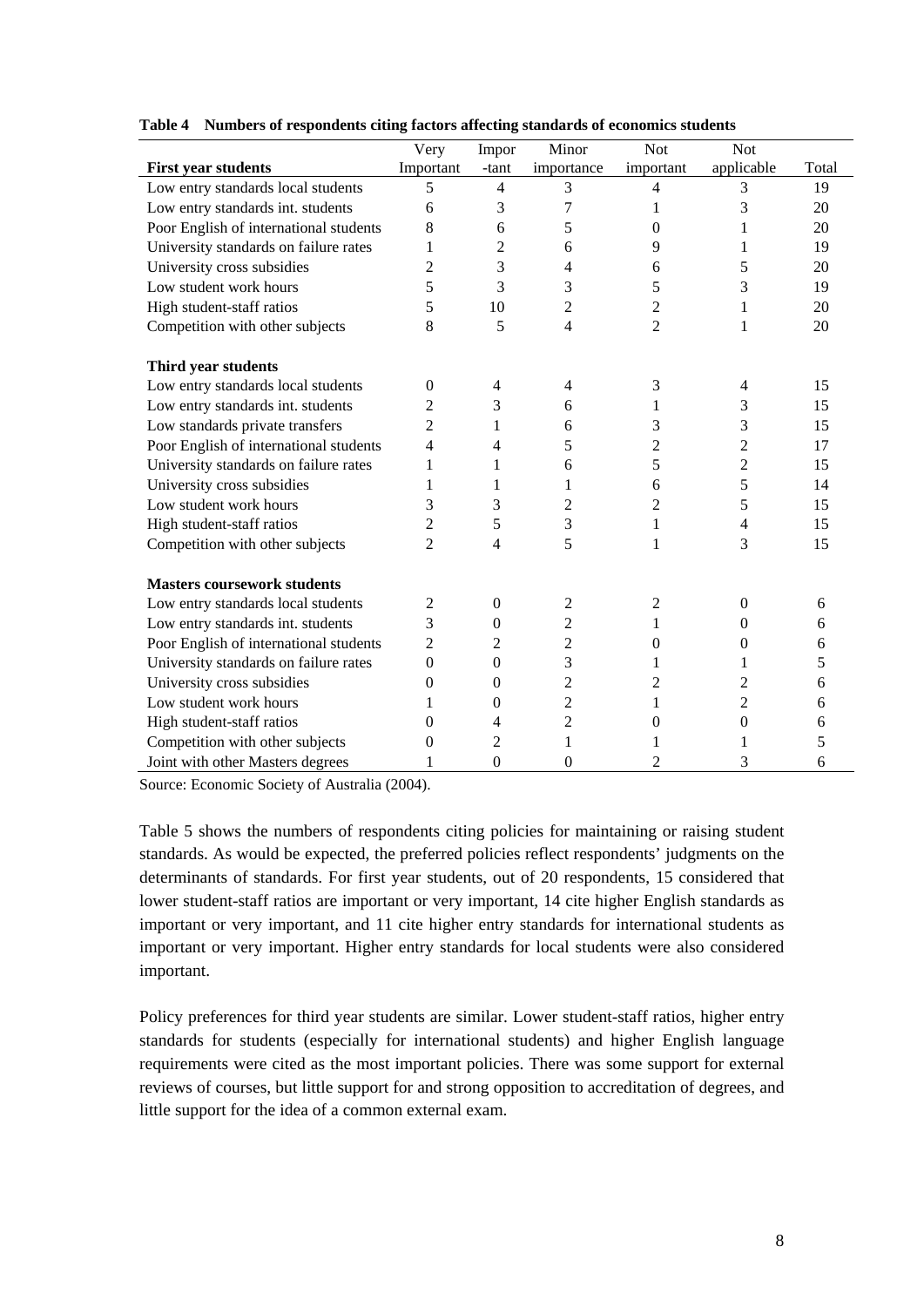Entry standards and English language requirements are again an issue for Master's students, albeit that the sample of respondents is small. Again, there was little support for external reviews of any kind.

| rannocro or respondenco etemp             | Very           | Impor-           | $\ddotsc$<br>Minor | <b>Not</b>     | <b>Not</b>       |                |
|-------------------------------------------|----------------|------------------|--------------------|----------------|------------------|----------------|
|                                           | Important      | tant             | importance         | important      | applicable       | Total          |
| <b>First year students</b>                |                |                  |                    |                |                  |                |
| Raise entry standards local students      | 3              | 4                | $\,8$              | $\mathfrak{Z}$ | $\mathfrak 2$    | 20             |
| Raise entry standards int. students       | 7              | 4                | 4                  | $\overline{2}$ | 3                | 20             |
| Raise English language requirements       | 9              | 5                | 4                  | 1              | $\mathbf{1}$     | 20             |
| Higher failure rates                      | 3              | $\overline{2}$   | 6                  | 6              | $\overline{2}$   | 19             |
| Reduced cross subsidies                   | 3              | 5                | 4                  | 4              | $\overline{4}$   | 20             |
| Lower student-staff ratios                | 5              | 10               | $\overline{4}$     | $\mathbf{1}$   | $\mathbf{0}$     | 20             |
| External accreditation of courses         | 5              | $\overline{2}$   | 6                  | 6              | 1                | 20             |
| External reviews of courses/standards     | 1              | $\overline{7}$   | 8                  | $\overline{4}$ | $\mathbf{0}$     | 20             |
| External exam for 1st year students       | $\overline{2}$ | $\overline{2}$   | 5                  | 10             | 1                | 20             |
| Award certificates of attendance          | $\Omega$       | 3                | $\overline{c}$     | 9              | 5                | 19             |
| Third year students                       |                |                  |                    |                |                  |                |
| Raise entry standards local students      | 1              | 5                | 5                  | 3              | 2                | 16             |
| Raise entry standards int. students       | 4              | $\overline{4}$   | $\overline{4}$     | $\mathbf{1}$   | 3                | 16             |
| Raise English language requirements       | 4              | 4                | 6                  | 1              | $\overline{2}$   | 17             |
| Higher failure rates                      | $\overline{2}$ | 3                | 5                  | 5              | $\overline{2}$   | 17             |
| Reduced cross subsidies                   | 1              | $\overline{4}$   | 1                  | 5              | $\overline{4}$   | 15             |
| Lower student-staff ratios                | 4              | 6                | 4                  | 1              | $\mathbf{1}$     | 16             |
| External accreditation of courses         | 3              | $\overline{2}$   | 4                  | 6              | $\mathbf{1}$     | 16             |
| External accreditation of degree          | 3              | $\boldsymbol{0}$ | 4                  | 6              | $\overline{2}$   | 15             |
| External reviews of courses/standards     | 2              | 5                | 5                  | 3              | 1                | 16             |
| External exam for 3rd year students       | $\overline{c}$ | 1                | $\overline{c}$     | 8              | $\overline{c}$   | 15             |
| Award certificates of attendance          | 1              | 1                | 3                  | 7              | $\overline{2}$   | 14             |
|                                           |                |                  |                    |                |                  |                |
| <b>Masters by coursework students</b>     |                |                  |                    |                |                  |                |
| Raise entry standards local students      | 2              | 1                | 3                  | $\overline{2}$ | $\theta$         | 8              |
| Raise entry standards int. students       | 4              | $\mathbf{1}$     | 3                  | 1              | $\boldsymbol{0}$ | 9              |
| Raise English language requirements       | $\overline{2}$ | $\overline{2}$   | 3                  | $\mathbf{1}$   | $\overline{0}$   | 8              |
| Higher failure rates                      | 1              | 1                | $\overline{c}$     | 3              | $\boldsymbol{0}$ | 7              |
| Reduced cross subsidies                   | $\theta$       | $\boldsymbol{0}$ | $\mathbf{1}$       | $\overline{4}$ | 1                | 6              |
| Lower student-staff ratios                | $\overline{0}$ | 3                | 3                  | 1              | 1                | 8              |
| External accreditation of courses         | 1              | 1                | 1                  | 4              | $\boldsymbol{0}$ | 7              |
| External accreditation of degree          | 1              | 1                | 1                  | 4              | $\theta$         | 7              |
| External reviews of courses/standards     | 1              | $\overline{2}$   | 3                  | 1              | $\boldsymbol{0}$ | $\overline{7}$ |
| <b>External exam for Masters students</b> | $\overline{2}$ | $\mathbf{0}$     | $\mathbf{0}$       | 5              | $\overline{0}$   | $\overline{7}$ |
| Award diplomas to weak students           | $\Omega$       | 3                | $\theta$           | $\overline{4}$ | $\theta$         | 7              |

|  |  | Table 5 Numbers of respondents citing policies for maintaining and raising student standards |
|--|--|----------------------------------------------------------------------------------------------|
|  |  |                                                                                              |

Source: Economic Society of Australia (2004).

### **4 Issues in a Survey of Student Standards**

Needless to say, many issues arise in a survey of student standards. Some issues are fundamental. They include such questions as 'what is quality'? What is evidence of quality? What incentives do department heads face when responding to such surveys? How can we tell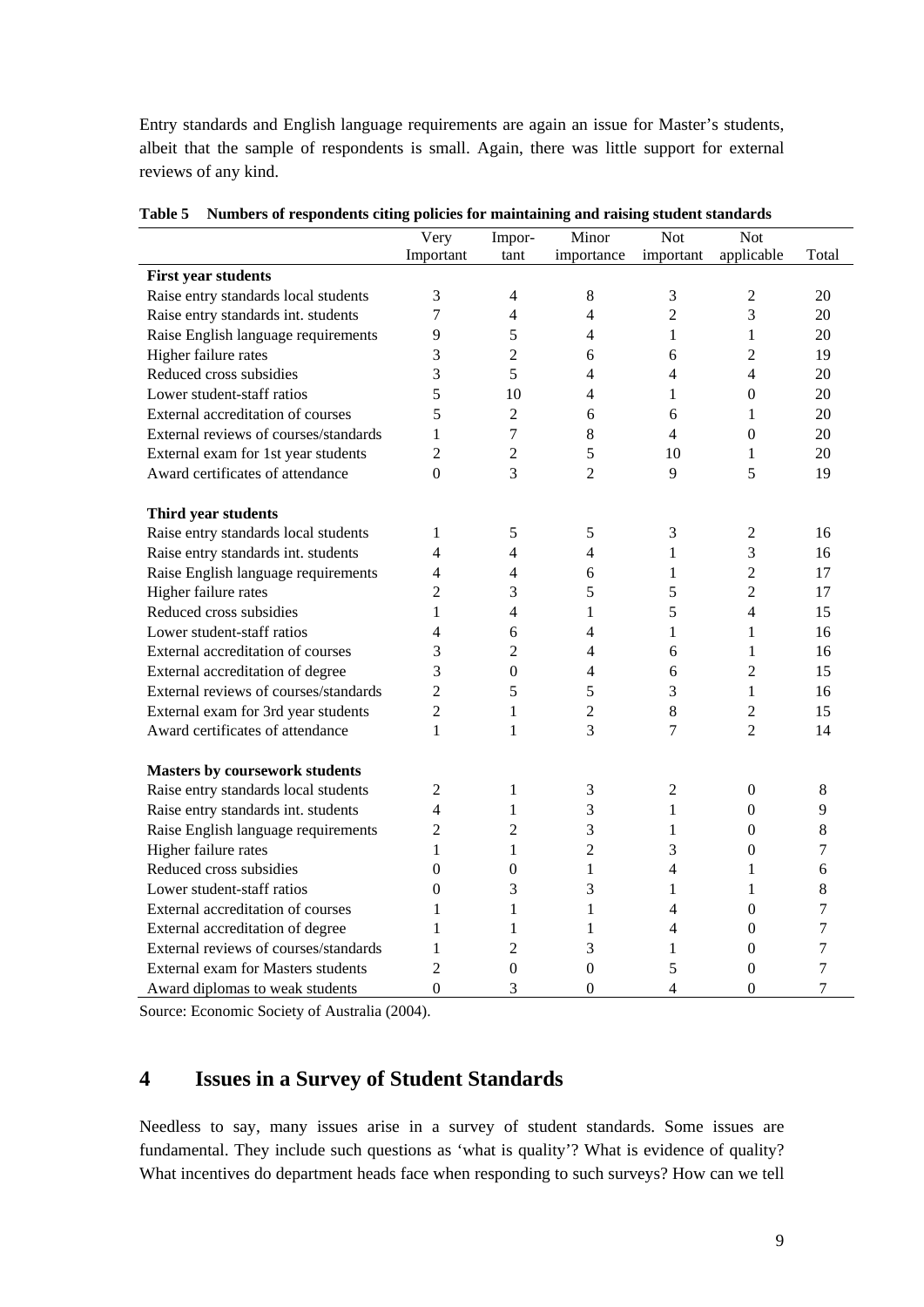whether the responses are honest and accurate? Other issues are more pragmatic. They concern the structure, conduct and analysis of such a survey. In this section, I first discuss some pragmatic issues before turning to more fundamental ones.

#### **Some pragmatic issues**

It may be noted that in preparing the responses we counted each response as one regardless of the size of the institution. This provides a clearer picture than attempting to weight the responses by say the number of economic students in an institution. In any case, the exact numbers in each institution are not known. But this process may over-weight the views of respondents from institutions with fewer students.

One reason that the numbers are not clear relates to the difficulty of defining economic students or students on economics courses. Universities have different descriptions of such students and we could not offer a single definition of economics students that all respondents would understand unambiguously. Fortunately this did not matter because we were interested only in broad magnitudes of students to ensure that the responses could be understood.

A similar definitional problem arises with student-staff ratios. With increasing numbers of part-time students and staff, student-staff ratios are less precise concepts than they were and comparisons over time and across institutions have to be made cautiously. However, the reported student-staff ratios were generally so high that the implications for potential underresourcing were clear, despite some imprecision in the measure. Other measures of resources per student may be desirable, but are even harder to obtain.

Another basic issue is the heterogeneity of the sub-markets within commerce faculties. As noted above, the Society attempted to deal with this by identifying five separate student categories (first and third year undergraduates, honours, coursework masters and Ph.D students). This lengthened the questionnaire considerably and three of the eight nonrespondents claimed that they did not respond because of the excessive length of the questionnaire. Evidently there is a trade-off between the length and detail of the survey and the response rate.

Inevitably the choice of questions is selective. A reviewer suggested that, in asking about determinants of standards, the survey should have included such possible factors as teaching standards, pastoral care of students, student achievement motivation, and learning style. Arguably, student achievement motivation was included implicitly in student work hours. More generally as noted, respondents were given many opportunities to express their views on potential omitted factors.

Finally, a basic issue in any questionnaire is the clarity of the questions. As noted above we attempted to deal with the concept of standards by defining broad categories such as very good, good etc. and then attempted to elicit an estimated distribution of current standards for each student sub-market. In a draft questionnaire we designed a similar question about the distribution of standards ten years previously. However, on piloting, this was found to assume too much historical knowledge and we substituted a question asking respondents simply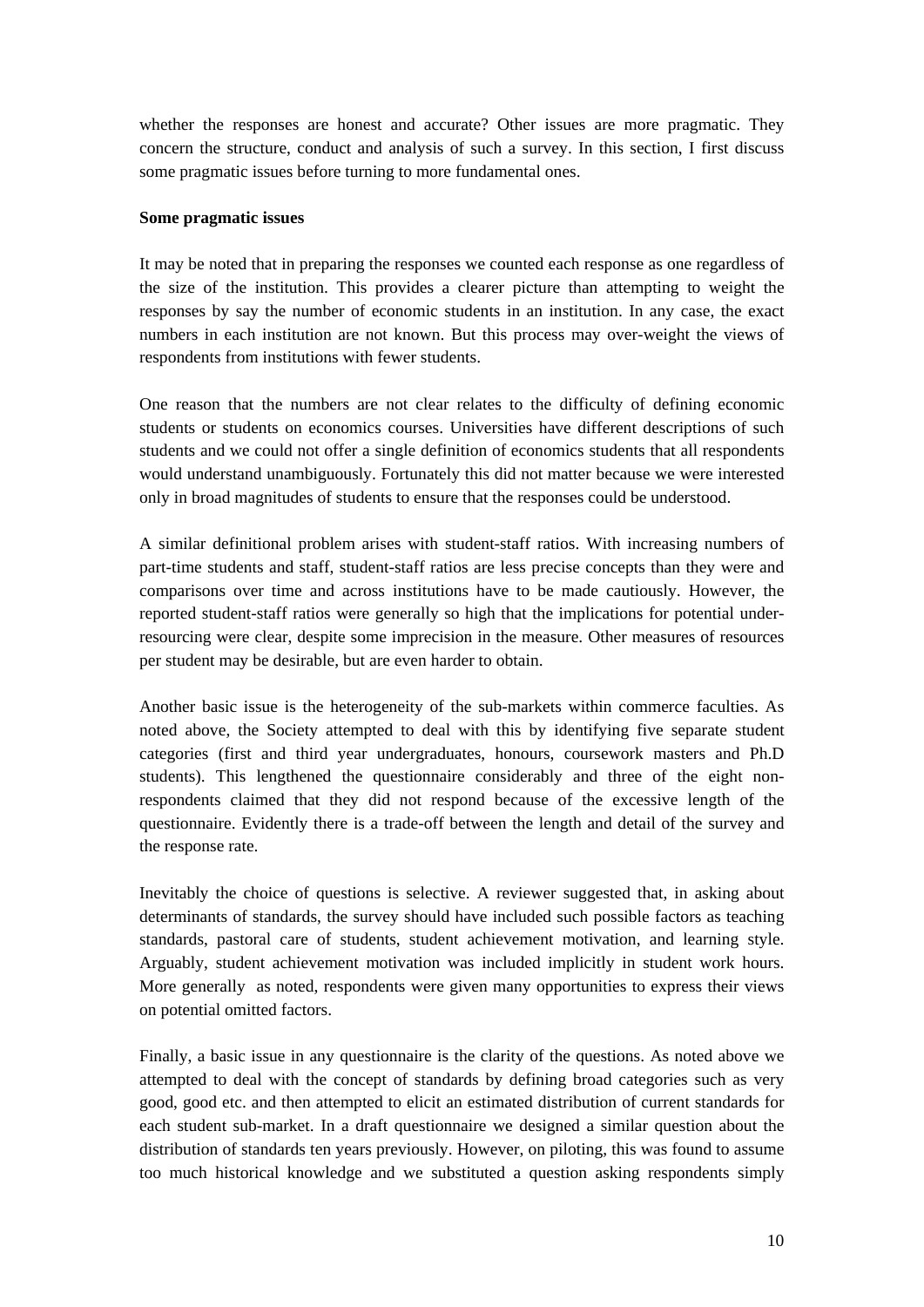whether, in their view, standards overall in each student cohort had risen substantially, risen etc. (see Table 2). Most respondents answered this question without reservations. However, within any given student group, the standards of some students may rise and the standards of others may to fall, and one respondent noted this.

#### **Some fundamental issues**

 $\overline{a}$ 

As I noted in the Introduction, this survey was concerned with standards and changes in standards and related issues. Arguably, the more important issue is value adding. Universities may add value even while average standards fall. This is an important but separate issue. However, many similar points would arise – notably the need to test students to determine what is being achieved.

Turning to student or course quality, these concepts are multi-dimensional and are not necessarily clear or agreed. In the words of one respondent quoted in ESA (2004): 'Standards of what? Research and writing skills have fallen, quantitative and memorisation skills have risen. Standards are not absolute, but directed towards ever-changing ends'. Another respondent noted that students are getting less economics but more practical business studies orientation in their courses and that this could be seen as an improvement. Two other respondents argued that their department's institutional approach to economics was more useful to students than a more conventional and perhaps abstract neo-classical approach. Such arguments strongly underscored views that decentralised solutions to student standards are both appropriate and desirable. $<sup>7</sup>$  $<sup>7</sup>$  $<sup>7</sup>$ </sup>

Whatever definition of quality is adopted, there remains the issue of what is the evidence of quality? How do universities know what standards are achieved? As Anderson et al noted in their submission to the Senate Committee (2001, p. 176), when asked this question, deans and vice-chancellors 'invariably had to admit that they had no direct way of knowing about changes in standards from one year to the next; or how their university stacks up against others'. As noted above, most respondents to the Society's survey based their views on standards on their considerable experience. Few respondents cited firm evidence on standards.

In an attempt to achieve objective measures of student standards, the survey sought data on texts used in core first and second year courses. It was thought that this might be a guide to the levels of economics taught over time in each year. However, several respondents were unable to provide information about texts in use some 15 years ago. Thus it was not possible to draw conclusions on student standards from the survey responses. More fundamentally, as one respondent observed, the 'real issue is what sorts of questions do we ask and what sorts of answers are we "satisfied" with?' This suggests that while data on texts could be useful, conclusions on standards would require a more in-depth examination of course materials.

I might here cite two surveys that I have conducted to try to understand high failure rates and low standards in some courses that I run. One was a survey of student work hours in a core second year course with 300 students. This survey found that the median workload for a

<span id="page-10-0"></span> $<sup>7</sup>$  Notwithstanding this diversity of viewpoints about the meaning of quality, all respondents accepted</sup> the five-point scale of quality used in the survey.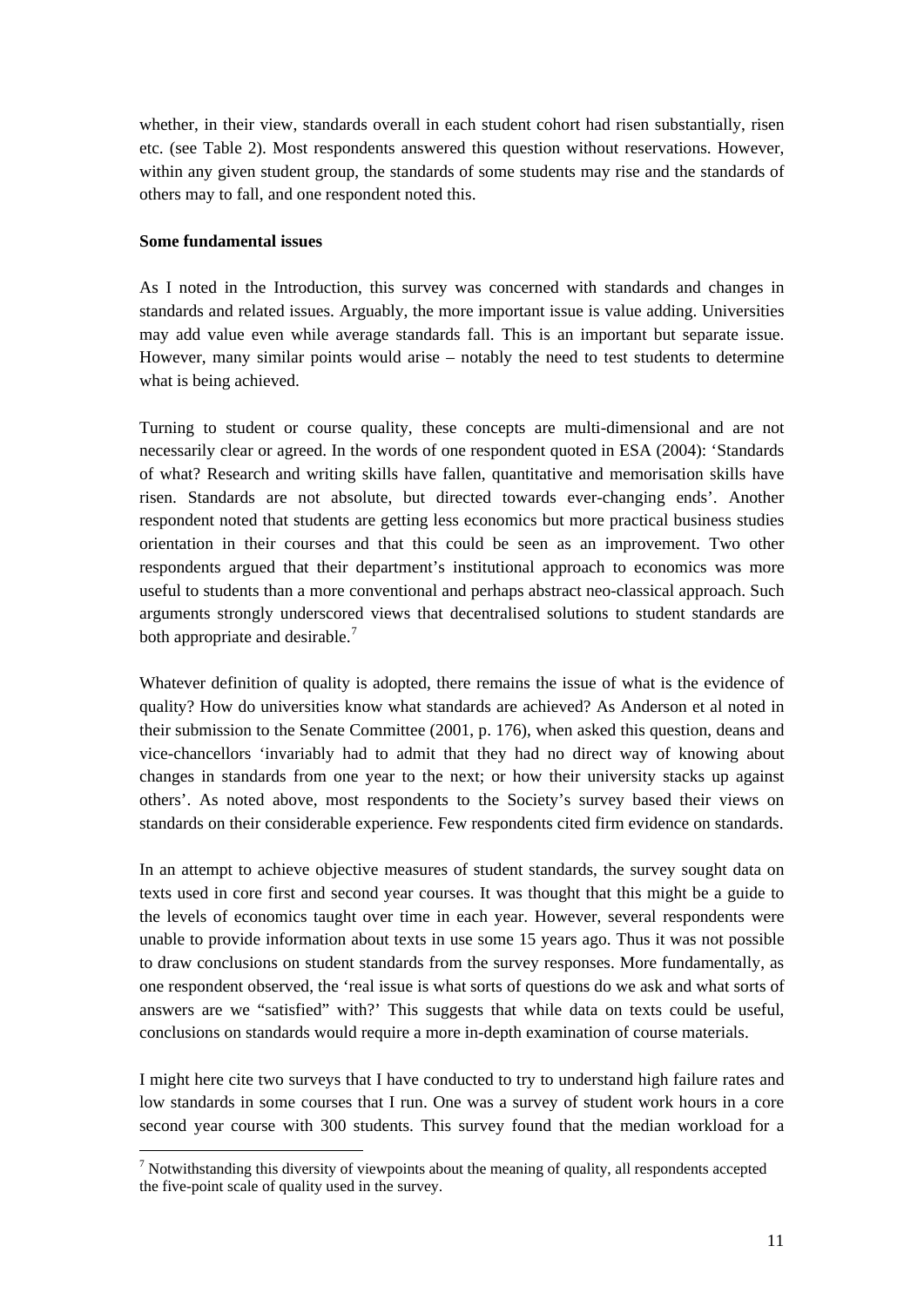standard university course in 2001 was only 5 hours per week compared with the traditional expected 12 hours per week. My faculty replicated this survey across all main courses and arrived at a similar finding. Secondly, in 2002 I conducted two vocabulary tests set for me by the Linguistics Department (Macquarie University) as adjuncts to multiple choice economics tests. We found that 37 per cent of all students in the course of some 300 students, and over half of all international students, were likely to fail the course due to poor vocabulary alone. More such tests could provide important material on student standards.

In the absence of such tests, is it possible to rely on the responses of heads of departments with regard to standards? As the Senate Committee (2001, p. 157) point out, 'many academics are unwilling to speak out for fear of bringing their institutions into disrepute'. Indeed, more than this, many academics (like their universities) have a personal financial stake in greater student numbers regardless of quality. Heads of departments, in particular, are appointed *inter alia* to promote their department's reputation and financial interests. They may be reluctant to note potential negatives in performance, most obviously if there is any possibility of identification. In any case, they may consider that there is more to lose than to gain by providing honest answers. Accordingly some heads of departments facing difficulties with student quality or numbers might be less inclined to respond. Others who do respond might do so strategically.

In these circumstances, confidentiality (and confidence in confidentiality) is essential. One respondent, who expressed explicit concern privately to me about the possible views of his Vice-Chancellor, made his response conditional on the report not presenting an analysis of any differences between types of university (for example the Group of Eight, other metropolitan universities, and non-metropolitan universities). As described above, the process from collation of the responses to publication of the report contained several checks designed to assure confidentiality and anonymity. On the whole this process appeared to minimise strategic responses, if not perhaps completely eliminating them.

Finally, how can the survey agency determine whether the responses are accurate and honest? The obvious way is to ask for evidence but we have seen that this does not often exist. And where it is not readily available, it would be an excessive and counter-productive imposition on respondents to try to extract it.

Other objective tests of freedom from bias are hard to achieve. One test of accuracy of response, though not of bias, is internal consistency of responses. As shown, in the Society survey responses on causes of standards and policies were consistent. Another possible test for bias would be to look for responses that appear inconsistent with external data, for example universities with low entry standards reporting high achieved standards. However, this requires the survey agency to undertake an active vetting role that takes into account any possible explanations of factors in the responses. Apart from the inherent difficulties of such analysis, such a vetting role is not consistent with a professional society's relationship with its members. In essence the survey must be designed to elicit the necessary information and to report this. The survey agency cannot discount individual responses on the grounds that they appear to be inconsistent with externally generated information.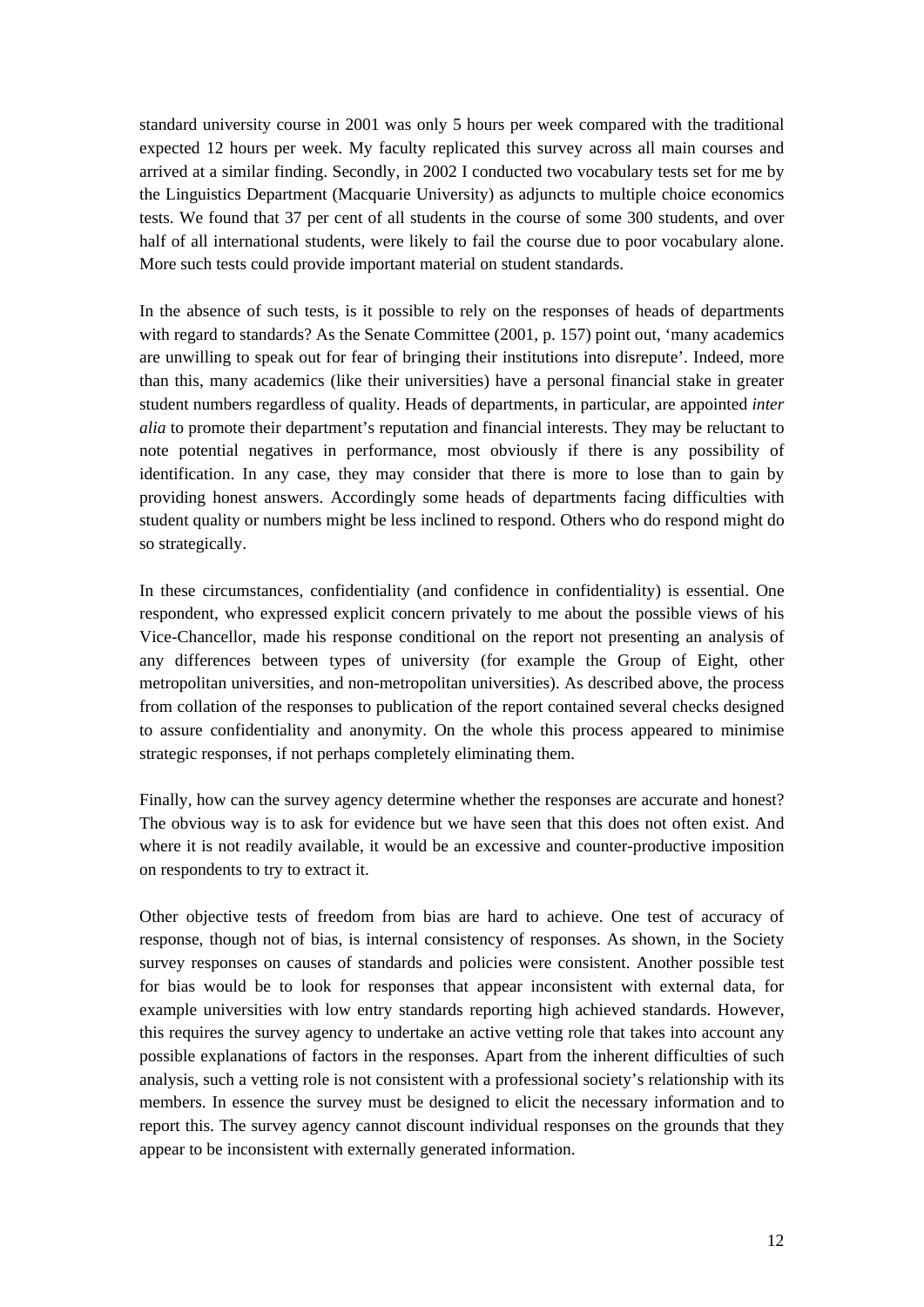# **5 Policy Issues Relating to Student Standards**

It is axiomatic for most economists that policies are required only when there are problems that markets cannot fix and when, following Adam Smith, the cure is better than the disease. In the words of one survey respondent:<sup>[8](#page-12-0)</sup>

'If we can find a problem let's fix it. But we must identify the problem first. Romantic academics musing that standards were higher when we educated fewer people is not a problem. Are we satisfying the people who pay the bills; students, employers, parents, taxpayers? If not, then how not, then why not, and only then how do we fix it?'

In other words is there really a problem with student standards? And, is there market failure?

Some survey respondents considered that there is no serious problem as standards have improved. A weaker view would be that although average standards may have fallen, no one is disadvantaged because the stronger students achieve the same (or better) standards that they did previously. However, these do not appear to be majority views. Most respondents considered that standards have an objective basis, that standards have fallen in many universities and for many students, and that this is a matter for concern. I share this latter position. In my experience the standards required of students have fallen and the resources are not available to provide separate classes for better students within the one department. A possible resolution of this would be implicit streaming of students via universities with each university serving a more homogeneous population. This would be a de facto market solution, but it is hard to tell whether this is occurring.

An important related issue is whether the market is efficient and can be relied upon to supply and determine efficient standards. As one respondent remarked:

'Let the market rule. Avoid credentialism and the temptation to centralise. Let everyone choose their own brain surgeon regardless of qualifications.'

In my view this places too much faith in the effectiveness of market mechanisms and signals in the regulated university education sector. Another respondent commenting on the variety of standards in masters programs noted that:

'The market is currently pretty poorly informed about these differences (in masters programs) as often are the students themselves.'

The critical questions are whether markets can recognise the differential qualities of degrees **and** whether this in turn affects the behaviour of university administrations, staff and students. The prices for courses in Australian universities are similar and send limited signals to students. While local employers may have a fair idea of the value of many degrees, overseas employers may not. In any case, it appears that many overseas students prize an Australian degree as a potential migration ticket for which the standard of the degree is

 $\overline{a}$ 

<span id="page-12-0"></span><sup>&</sup>lt;sup>8</sup> All respondent quotes in this paper are taken from ESA (2004).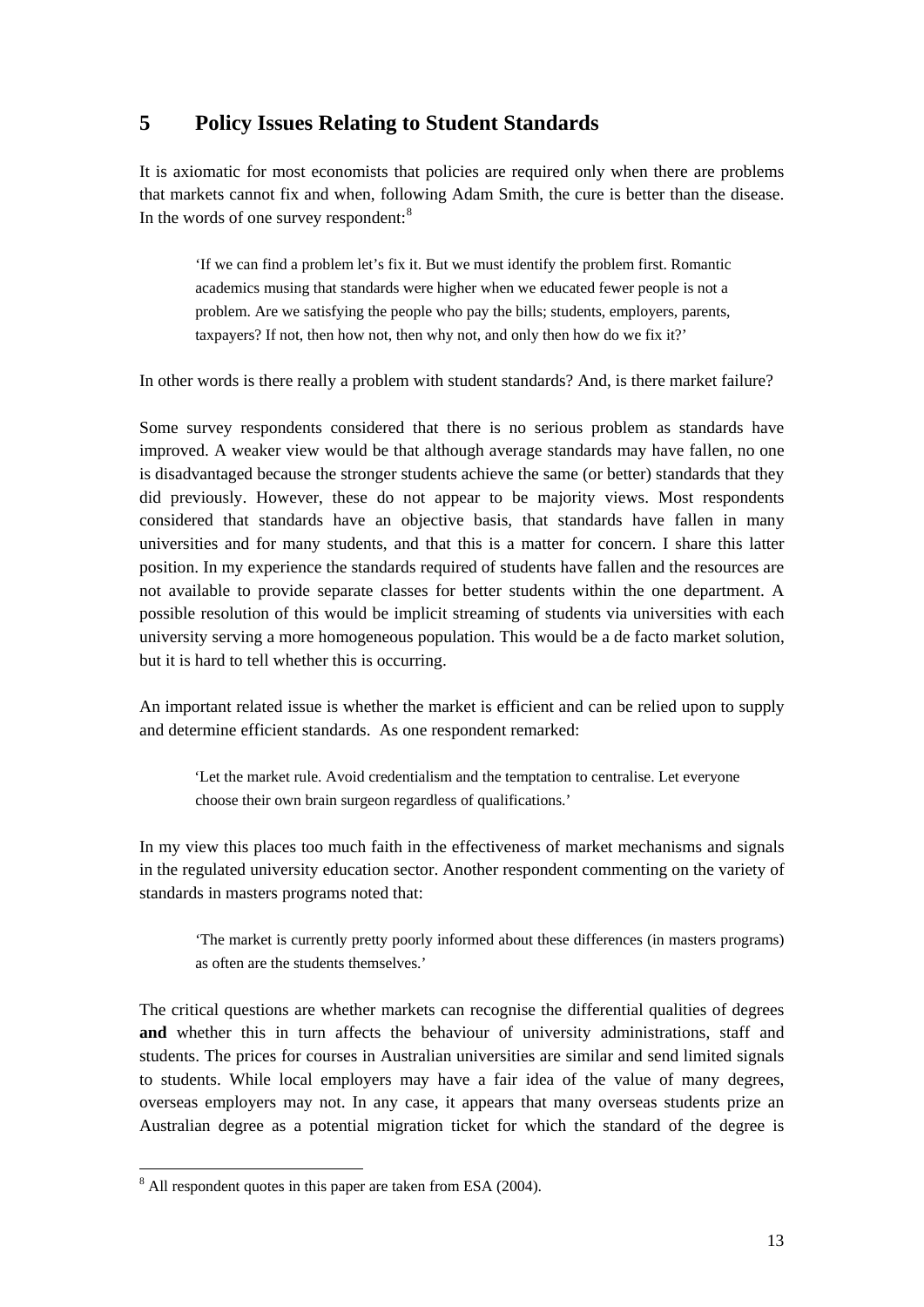largely immaterial. On the other hand, many academics including the writer believe that university administrations are largely motivated by revenue maximisation rather than by quality objectives.<sup>[9](#page-13-0)</sup> Given price controls on degrees, revenue is maximised by maximising turnover. As Gare observed in his submission to the Senate Committee (2001, p.165):

'when a university's goal is defined as satisfying customers or clients to generate the maximum throughput and to maximise profits, it clearly pays to pass as many students as possible and to focus on those students who want to get their degrees with the minimum amount of work'.

If market signals are not working, who is losing? First, because of the public good (positive externality) nature of education, society at large loses from inferior standards of education. Some people even argue that education in schools suffers from the decline in standards in universities. Second, losers include students who take part in poorer classes than they would otherwise. The quality of discussion in the class inevitably falls. These information failures combined with the externality characteristics of education mean that, in the current institutional framework, decentralised revenue-maximising institutions and market forces are unlikely to produce appropriate student standards.

Turning to the policy issues discussed in the ESA survey, four main causes of low standards and related policy issues are taken up here.<sup>[10](#page-13-1)</sup>

- 1. Low entry standards, including poor English raise entry standards.
- 2. Lack of resources to deal with these issues increase resources.
- 3. Low student inputs require more student work.
- 4. Low passing standards policies to raise grade standards.

#### **Raising entry standards, including higher English skills**

 $\overline{a}$ 

Most survey respondents considered higher entry standards would be desirable. Two-thirds of respondents said that improved English language for international students is important or very important. Also, two respondents argued that the decline in school standards is a major problem for the economics at universities, with one proposing that the profession should 'take the school system head on  $\frac{1}{x}$  at a national level'. I concur with these views on entry standards, language, and schools and believe that the profession should take a more active role in these issues.

However, respondents also recognised that raising entry standards would often run counter to university policies and that academics have little control over general entry standards. One respondent noted that he has argued for a 'university-run language test, but this has been regarded as undermining the university's competitive position'. More pertinently, raising

<span id="page-13-0"></span><sup>&</sup>lt;sup>9</sup> Student enrolment in Macquarie University has tripled in 15 years. It is quite possible that the university could have been viable and produced higher quality output if it had simply doubled in size. To the best of my knowledge, this option was never seriously evaluated.

<span id="page-13-1"></span><sup>&</sup>lt;sup>10</sup> There are of course other policies issues, such as the effectiveness or otherwise of quality audits organised by the Commonwealth Government, discussion of which is beyond the scope of this paper.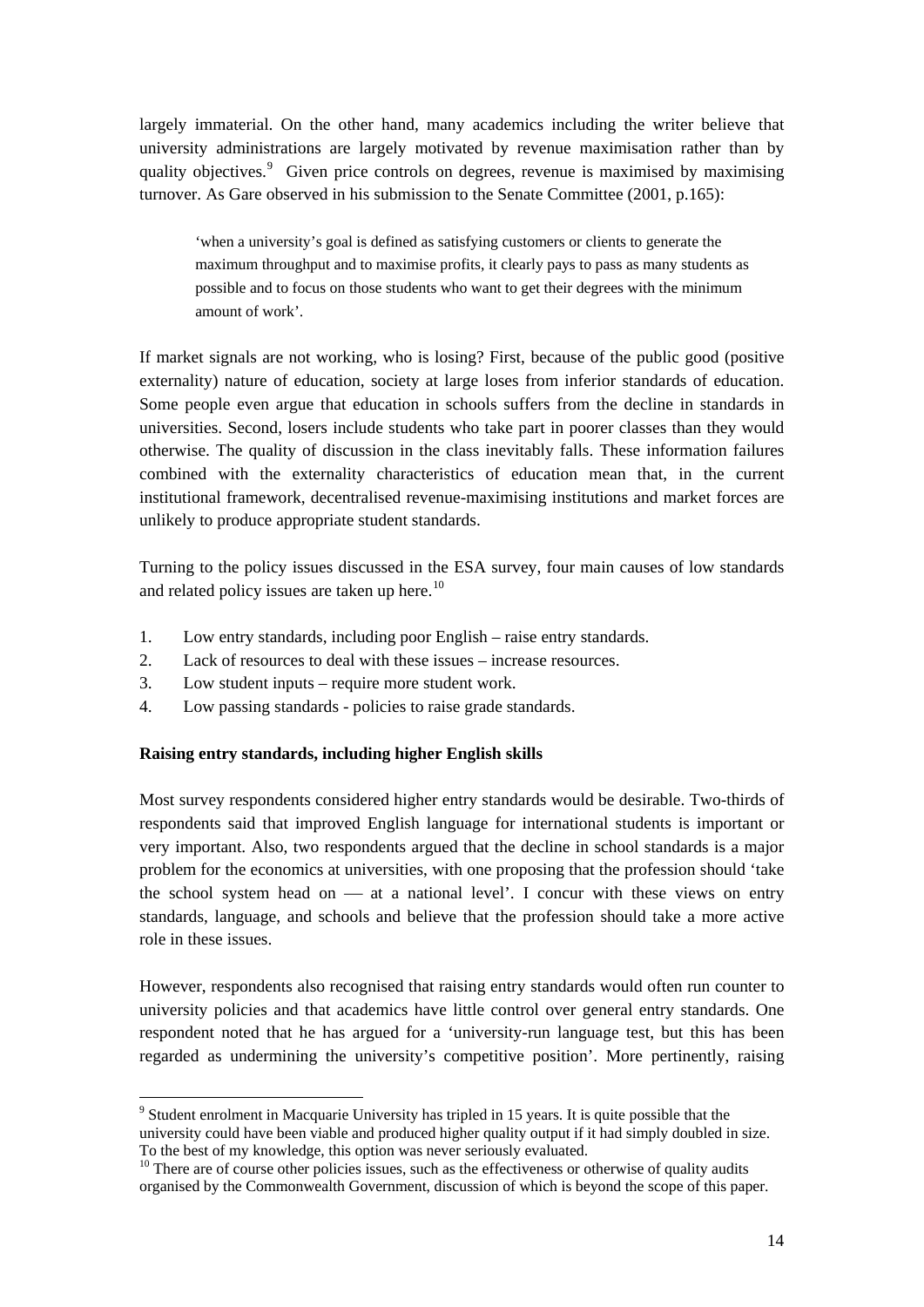entry standards and thus (possibly) reducing students would reduce departmental revenue, salaries and jobs, especially if prices are insensitive to service quality. Some departments considered that this could affect the viability of the department itself. These are evidently major constraints on the lead that the profession's Society can take.

#### **Increasing resources and technical improvements**

Three-quarters of survey respondents considered that reducing student-staff ratios is important or very important to improving standards. Staff resources have lagged well behind the increase in students. In addition, many poor standard students need *more* assistance than do more capable students, a point that university administrations are often reluctant to admit. Thirdly, greater variance in student standards means that the stronger students also bear the cost of lower standards unless they can be provided with some differentiated services.

As the survey showed, most economics departments are attempting to maintain standards in various soft or hard technology ways. Methods include putting more high quality effort into our teaching, more written assessment by way of formal essays, student mentoring programs, and web-based courses. However, most conclude that such technical improvements cannot substitute fully for the decline in resources per student.

#### **Raising student inputs**

In the last 15 or so years, there has been a major decline in the level of student participation in university work. Recent surveys in Macquarie University have shown that the *median fulltime* student works only about 20 hours a week at university and does 20 hours a week in outside part-time work. Thus, half of all students are studying fewer hours a week. Two years ago, Macquarie University two years ago lowered the study benchmark from 12 to 9 hours per week per course. When I inquired why, I was told that the benchmark had been lowered to more closely reflect student behaviour as revealed in our surveys! Other surveys, including the ESA survey, indicate similar student behaviour at other universities. Inevitably this has had a major impact on student standards.

There is, I believe, an appropriate response to this. Universities could foster a work culture for university students by making student obligations clear to students *before* they start their university education and continuously thereafter, preferably in the form of a quasi contract. Currently, there is a signalling failure. University marketing often encourages students to enter the university with little idea of the work involved. University administrations provide few upfront explicit work requirements to students. Students are permitted to enroll as fulltime students when they are really part-time students. It is not hard to see why. A policy that set explicit work standards for students would run counter to a university's revenue maximising objective that requires a permissive attitude to student work attitudes.

#### **Raising passing standards**

Course grades provide another signalling opportunity. Indeed, it could be argued that if grade standards are appropriate and known, there is no need to attempt to influence student inputs.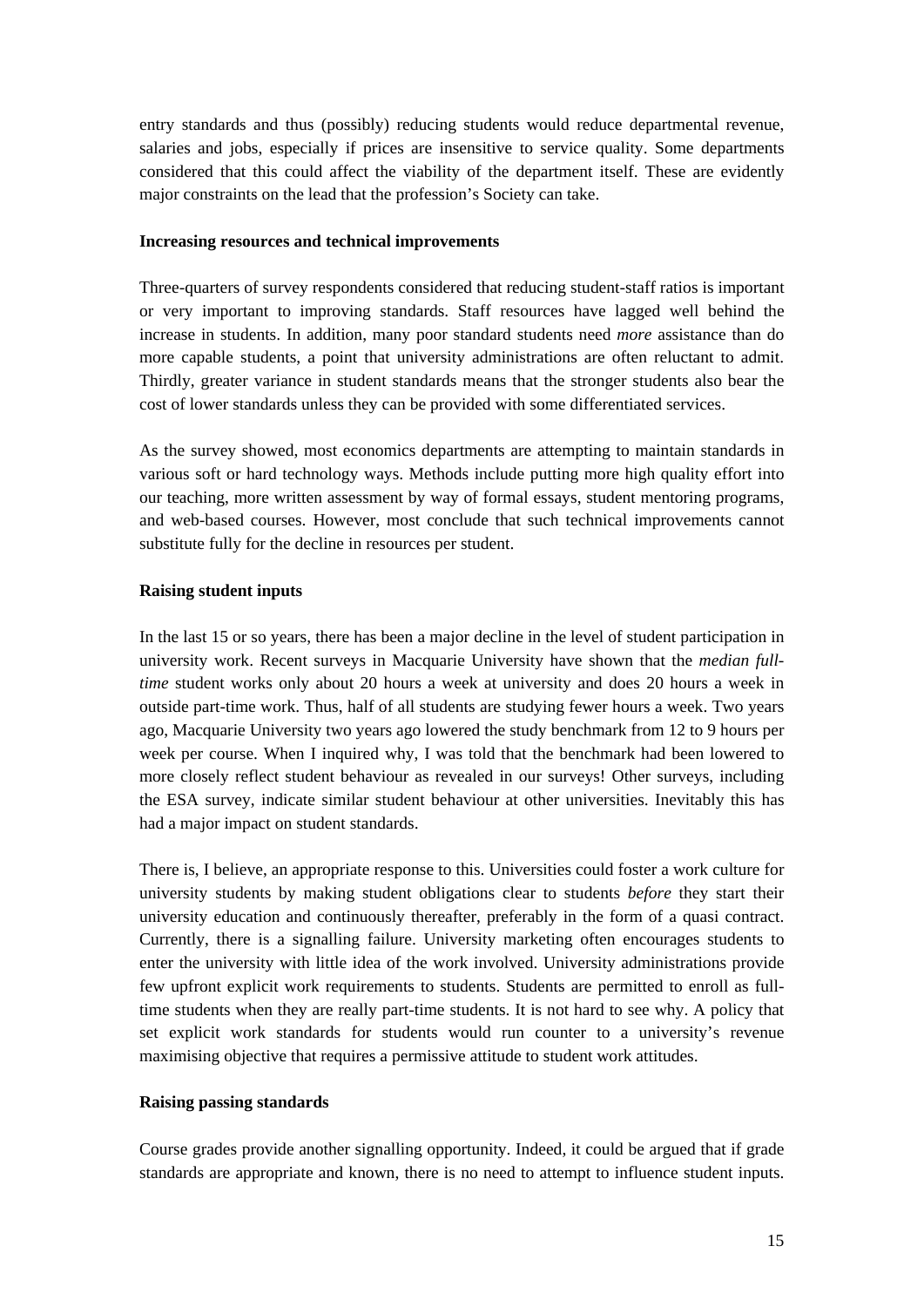But this appears unrealistic. If a university accepts low entry standard students and short working weeks, it *cannot* set grades inconsistent with this. This may be one reason why respondents to the survey did not place a very high priority on raising failure rates (see Table 5 above). While about 30 per cent of respondents considered that raising failure rates is important or very important, others did not assess this so highly.

Unfortunately, grading is another area where the incentive structures are often perverse. As the Senate committee report notes (2001, p.157): 'the financial incentives for some academics and departments to give passing grades to students whose fees pay for some proportion of the academic salaries are clearly very strong'. In some cases, individual salary supplementation (and individual promotion) is related to student assessments. It is hard to believe that awards of grades in these conditions are not influenced by salary incentives.

#### **External accreditation, reviews, and exams**

The ESA survey canvassed three forms of external review: formal accreditation of courses or degrees, external reviews of courses or degrees, and external exams. As can be seen from Table 5, there is some support for external reviews but little support for external accreditation or exams. This reflects the status quo. There is an important difference between these options that may explain preferences for reviews. Departments have more control over reviews than they would have over accreditation or external exams. Reviews are typically based on terms of reference set by the host university and are constrained to review courses subject to the objectives of that university. In some cases, a department may initiate a review as a defence against university administrations.

The lack of support for any form of accreditation is consistent with the long-standing policy of the Society that it should not be involved in accreditation exercises for a variety of reasons. The reasons include that accreditation is anti-competitive; that it either sets standards too high and excludes people or sets then too low and is meaningless; that it may define economics too narrowly; or just that it is too hard to achieve. Some respondents to the Society survey argued very strongly that accreditation would not recognise the diversity of student needs and academic approaches to teaching economics and that any form of central control would be a major error.<sup>[11](#page-15-0)</sup> To my mind, the practical problems of determining which courses or degrees to accredit, and which not to accredit, would be particularly severe.<sup>[12](#page-15-1)</sup>

On the other hand, in my view there is a case for external examinations. I doubt that market signals from university degrees are adequate. Admittedly, there is a lack of evidence, one way or the other, about the quality of the market signals. Some research on this topic could be helpful. If there are signalling failures, it is questionable whether a system in which university exams are self set and self assessed has the appropriate incentives to produce high standards.

 $\overline{a}$ 

 $11$  The responses are quoted in full in the Economic Society report (2004).

<span id="page-15-1"></span><span id="page-15-0"></span> $12$  It may be noted that proponents of accreditation have tended to do so more on the grounds that this will raise the profile of the profession and practising economists (often favouring professional accreditation) than that it would raise standards in universities.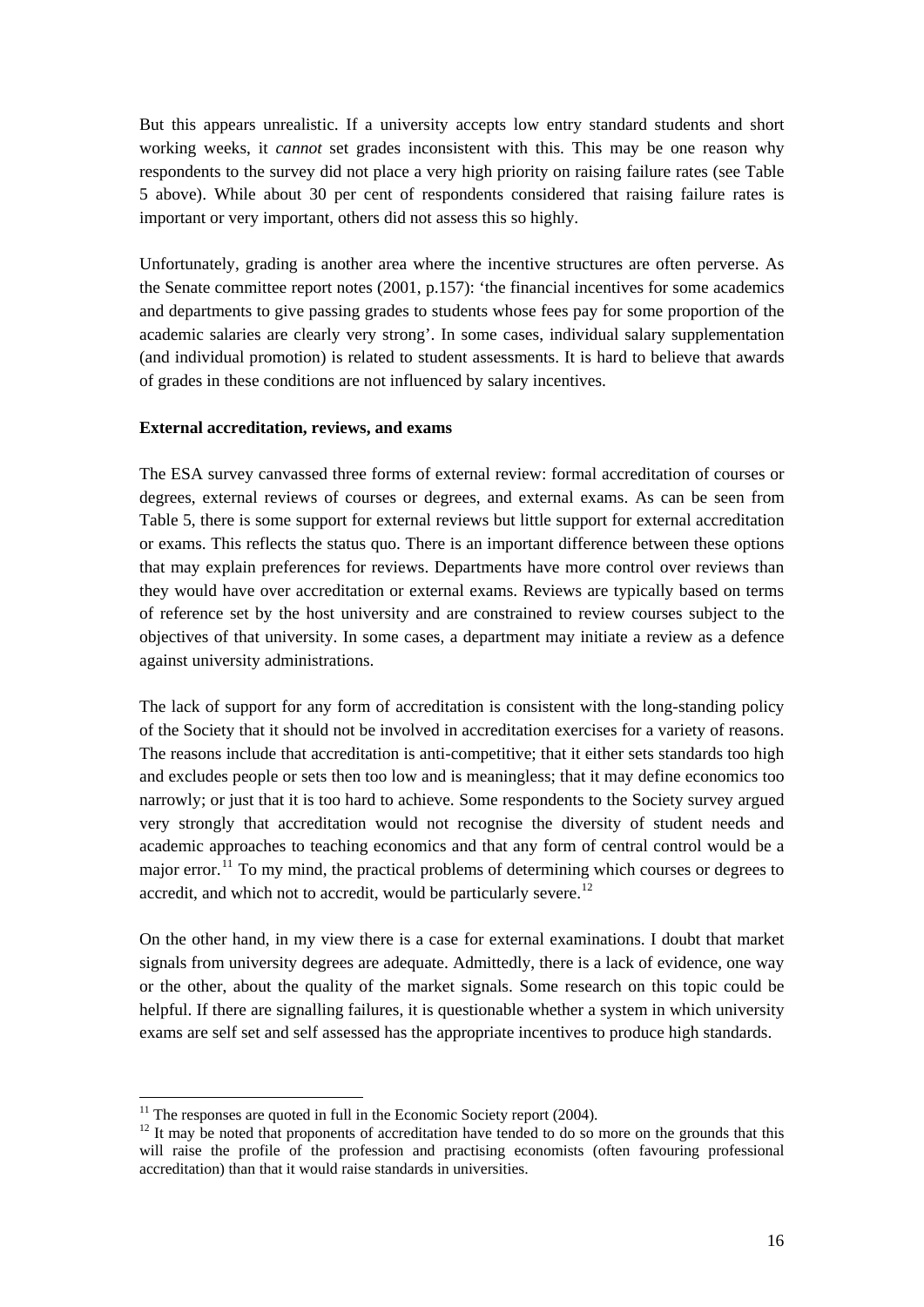Some externally set and assessed micro and macro exams would provide effective tests and signals of standards as part of the process of completing a first year course and, more especially, for completion of an undergraduate or Masters' coursework degrees in economics. Externally set and graded exams for secondary school leavers in most Australian states and in many other countries are generally held in high regard. Such exams provide good signals and also promote competition, which in itself should produce higher standards. There may also be a case for employing external exams for entry into real masters' degrees in economics or a Ph D. research program.

The ESA survey brought out several contrary views. Opponents of external exams argue that there is a need for differentiation of product and for plurality of process. The core economic approach embodied by the neo-classical tradition, which is the assumed subject of the tests, is said to be losing its relevance for many of our students. There is said to be a need to understand business practices rather than economic principles. Hard external tests would allegedly discourage entry to economics. Simple ones would be inappropriate for better students.

In my view these arguments against externally set and assessed exams are overstated and do not outweigh the potential benefits. However, given the opposition to these exams within Australian universities, to introduce such exams here, the idea may need support from outside the universities.

# **6 Conclusions**

This paper has reviewed the conduct of a survey of senior academics into student standards, described the main results of the survey, and discussed several policy implications. The survey achieved a 75 per cent response rate that represented a broad range of universities. I argue that the survey largely, but not wholly, overcame the problem of strategic responses.

The survey (see ESA, 2004) contained a large number of findings as well as a rich source of qualitative observations. On balance, the standards of undergraduates appeared to have declined. In many universities, over 30 per cent of students are deemed likely to fail their courses. There was insufficient evidence to draw conclusions about graduate work. In general, and this point cannot be too strongly stressed, more evidence on what is happening is needed. In particular, it is possible that Australian universities are adding value generally to students even while average standards fall. However, there appears to be little evidence that Australian universities assess standards with much rigour.

There are numerous causes of the decline in standards. Prime among them are high studentstaff ratios, poor English standards, competition with other subjects, and a declining student culture of university work. It may be observed that these findings could have been expected. However, these and related issues are not well documented and there is little action on many of these issues. Keeping or putting the issues on the policy agenda seems to be a useful exercise. Again more documentation of the relevant facts, for example student-staff ratios and literacy standards, would be useful.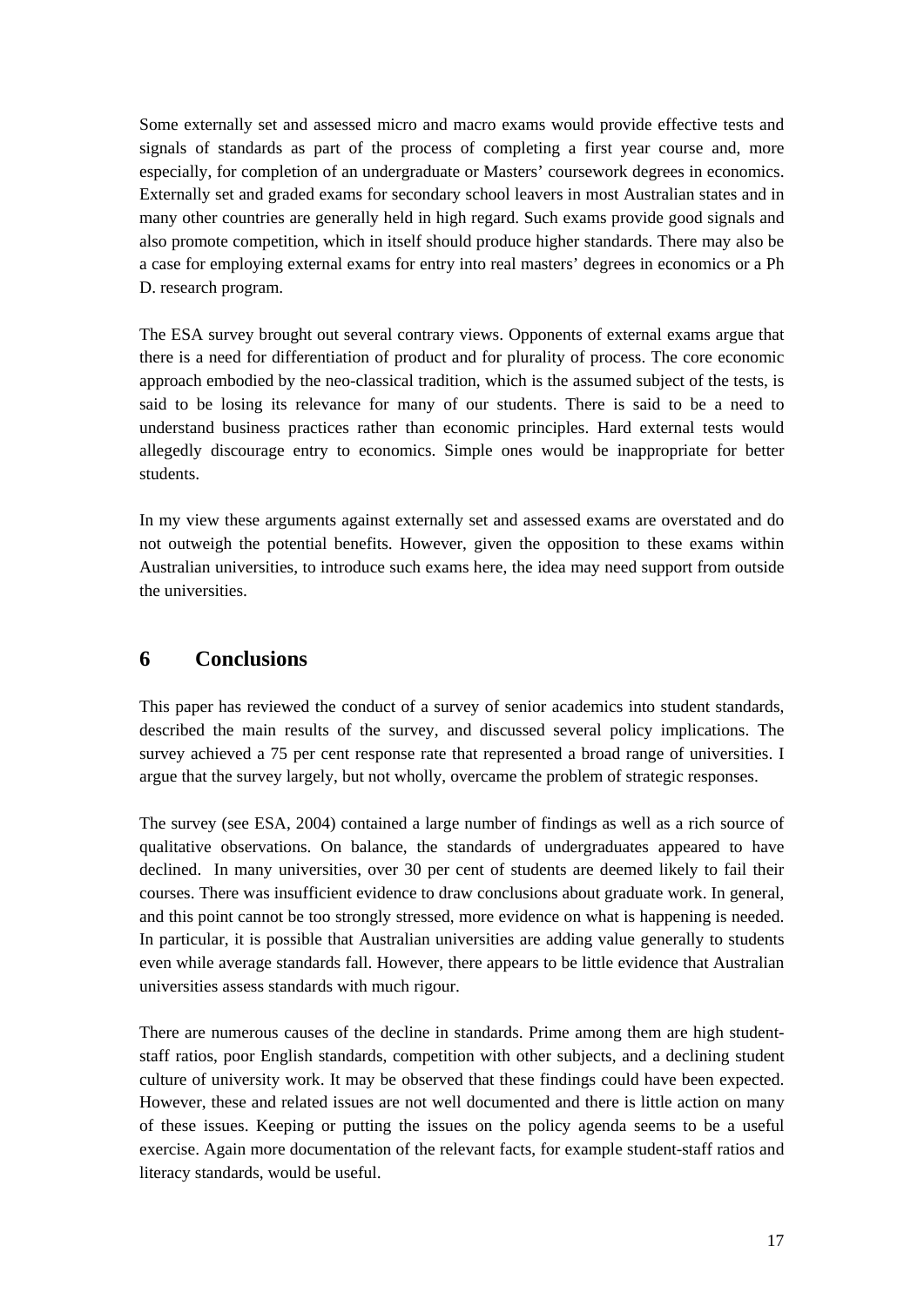Turning to policy issues, a host of issues arise. By and large the response of the profession is to work within the system to try to increase the availability of resources and the efficiency with which they are applied. In my view, the profession could be engaged more actively in some of the bigger issues such as the decline in standards in the schools and the decline in working culture in the universities, in the latter case by pressing for university-student contracts.

Some survey respondents argue that standards should suit local needs and conditions and that they have not fallen when taking a broader view, for example that institutional economics or business studies are more important than traditional neo-classical economics. Several respondents argue that market forces will promote appropriate standards and that decentralised responses are therefore the best strategy. However, this does not seem to account for a system that appears characterised by signalling failures and perverse incentives, largely but not wholly related to revenue maximisation for both universities and economics departments. While I agree with the profession's ongoing opposition to accreditation, I believe that there is a stronger case for adopting some external exams than most of my colleagues accept.

### **REFERENCES**

Abelson, P. (1996) "Declining enrolments in economics: Australian experience", *Royal Economic Society Newsletter*, 95, pp.19-20.

Alauddin, M., and C. Tisdell (2000) "Changing academic environment and teaching of economics at the university level: some critical issues analysed with the help of microeconomics", *Economic Papers*, 19, pp.1-17.

Anderson, M. and R.Blandy (1992) "What Australian economics professors think", *Australian Economic Review*, 4<sup>th</sup> quarter, pp.17-40.

Australian Senate Committee (2001) *Universities in Crisis*, Senate Employment, Workplace Relations, Small Business, and Education Committee, Australian Parliament, Canberra, www.aph.gov.au/senate/eet\_ctte/public\_uni/report/contents.htm

Bloch, H. and T.Stromback (2002) "The economics of strategy and the strategy of economics", *Economic Papers*, 21, pp.1-10.

Economic Society of Australia (2004) *A Survey of Student Standards in Economics in Australian Universities in 2003*, Economic Society of Australia, Sydney, [www.ecosoc.org.au](http://www.ecosoc.org.au/).

Guest, R., and A. Duhs (2002), "Economics teaching in Australian universities: rewards and outcomes", *Economic Record*, 78, pp.147-60.